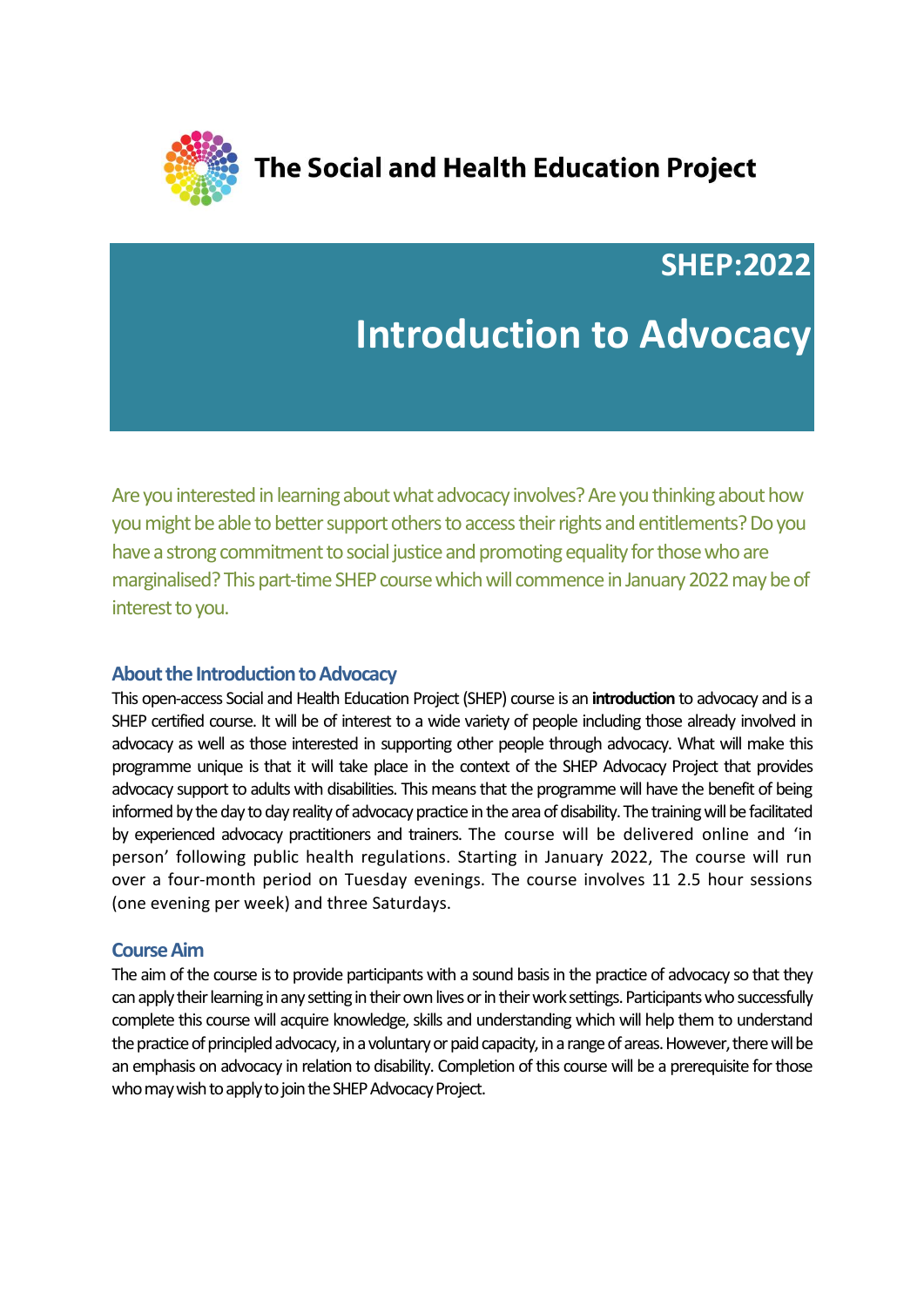# **Philosophy**

This course is underpinned by SHEP's philosophy that self-awareness and self-knowledge when combined with a commitment to community action is the basis for personal and social transformation. The course is inspired by SHEP's commitment to equality, social justice, social transformation and the contribution that group spaces can create for learning. The course reflects SHEP's philosophy that adults continue to learn throughout their life and that life and practice experience is an invaluable source for that learning.

# **Course Content**

The course will cover a number of key areas including; social justice and human rights, models of advocacy including group/collective advocacy, effective communication skills in advocacy, sourcing information and rights based practice.

## **Learning Outcomes**

Learners who complete this module will be able to:

- 1. Define the different types of advocacy to include self-advocacy, group/collective advocacy one to one and peer advocacy.
- 2. Explore the principles and ethical considerations underpinning advocacy to include respect, autonomy, equality, empowerment, confidentiality and acting with diligence and competence
- 3. Describe the different processes relating to one to one and group advocacy
- 4. Demonstrate an understanding of the key components of effective group facilitation
- 5. Use a high level of personal and interpersonal skills in dealing with advocacy issues
- 6. Demonstrate self-awareness including the identification of own strengths, values, attitudes and personal challenges in the context of information giving and advocacy practice
- 7. Demonstrate effective communication and interpersonal skills to include active listening skills, assertiveness skills and the use of inclusive, sensitive and culturally appropriate language and feedback in a range of situations
- 8. Demonstrate how to source appropriate information including national and international policies and legislation.
- 9. Represent the rights of people in a dignified, respectful and non-judgmental way

## **Approach**

This course will use a variety of approaches including experiential learning in a supportive group setting.

#### **Assessment**

Participants must attend over 80% of the course and pass four assignments in order to successfully complete the course.

The assignments are:

- 1. A paired presentation on an allocated issue
- 2. A group facilitation task
- 3. Writing a letter as an advocate on an allocated issue
- 4. A personal learning statement

All assignments will be allocated a pass/fail mark only with peer and facilitator feedback on assignments 1 and 2.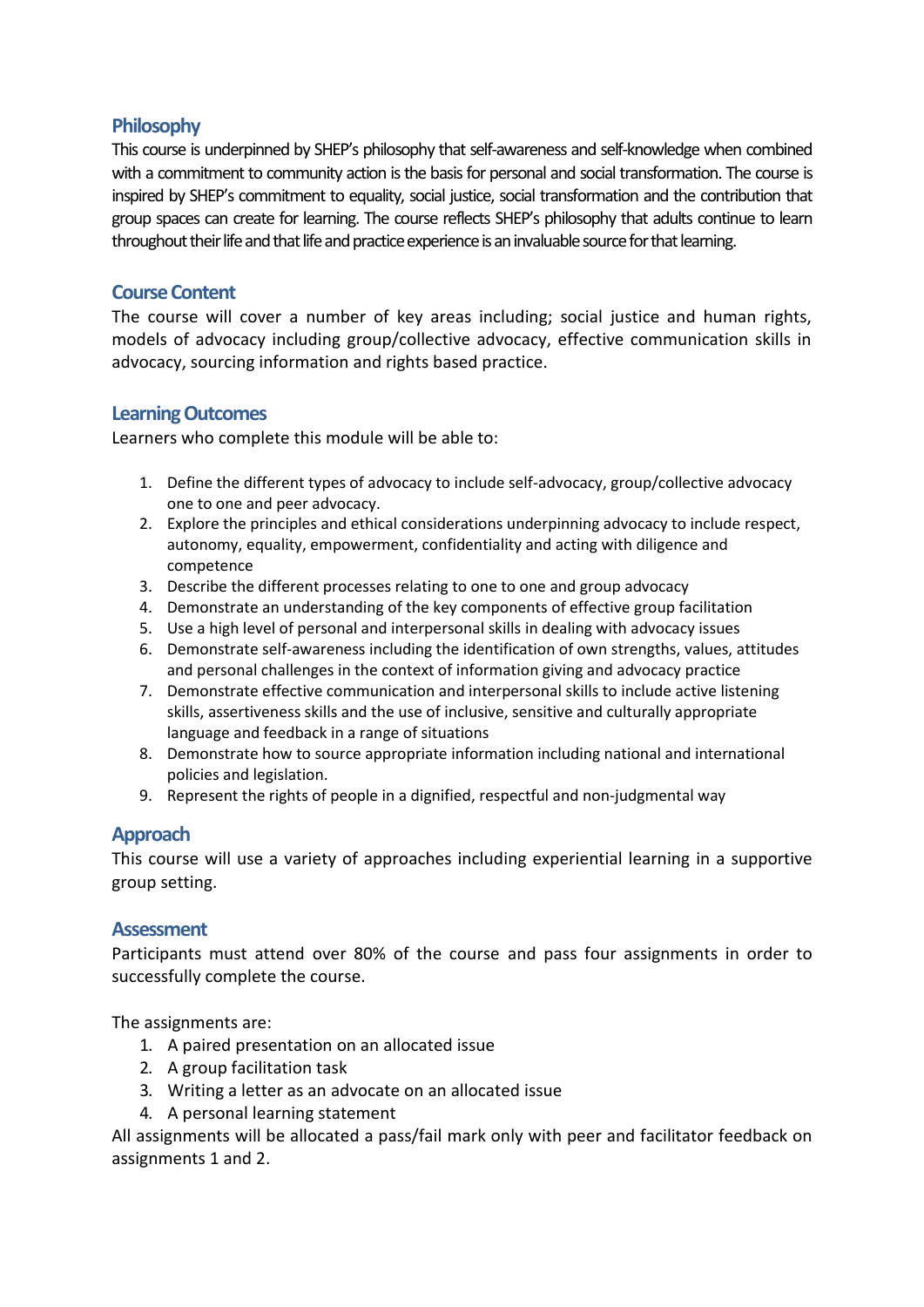# **Certification**

Upon successful completion of the course participants will receive a Social and Health Education Project certificate.

# **Entry requirements**

Candidates must:

- be involved in advocacy or have a clear interest in and commitment to advocacy
- normally be at least 21 years of age
- have a basic level of internet skills
- be willing to undergo Garda Vetting if they wish to apply later to become a member of the SHEP Advocacy Project.

Those who have completed SHEP's Foundation courses (the Certificate in Personal Development and/or SHEP's Certificate in Social Awareness and Community Empowerment) will be at an advantage. Candidates will be invited to attend for an interview. Being called for interview does not guarantee an offer of a place on the course.

*Advocacy is '…the process of identifying with and representing a person's views and concerns, in order to secure enhanced rights and entitlements, undertaken by someone who has little or no conflict of interest'*

*Henderson & Pochin (2001)*

## **Costs**

The cost will be 400 euros per person.

You may apply for a reduced fee of 200 euros if you are (i) a social welfare recipient\*, or (ii) a fulltime student or (iii) if you are experiencing financial hardship.

\*Please see 'Important Information on SHEP Fees, Reduced Fees, Funded Places & Payment Methods' document.

Those who wish to be considered for a concession need to complete the reduced fee application form also available at [www.socialandhealth.com](http://www.socialandhealth.com/) training section or phone (021) 4666180. The 'Important Information on SHEP Fees, Reduced Fees, Funded Places & Payment Methods' is also available.

Interest-free payment plans will be available to those who wish to pay in instalments.

## **Booking**

Interested applicants should submit a completed application form by Friday 26<sup>th</sup> November 2021 . Application forms are available at [www.socialandhealth.com.](http://www.socialandhealth.com/) If you require a hard copy of the application form, please contact SHEP reception on (021) 4666180. Shortlisted applicants will be interviewed in December 2021.